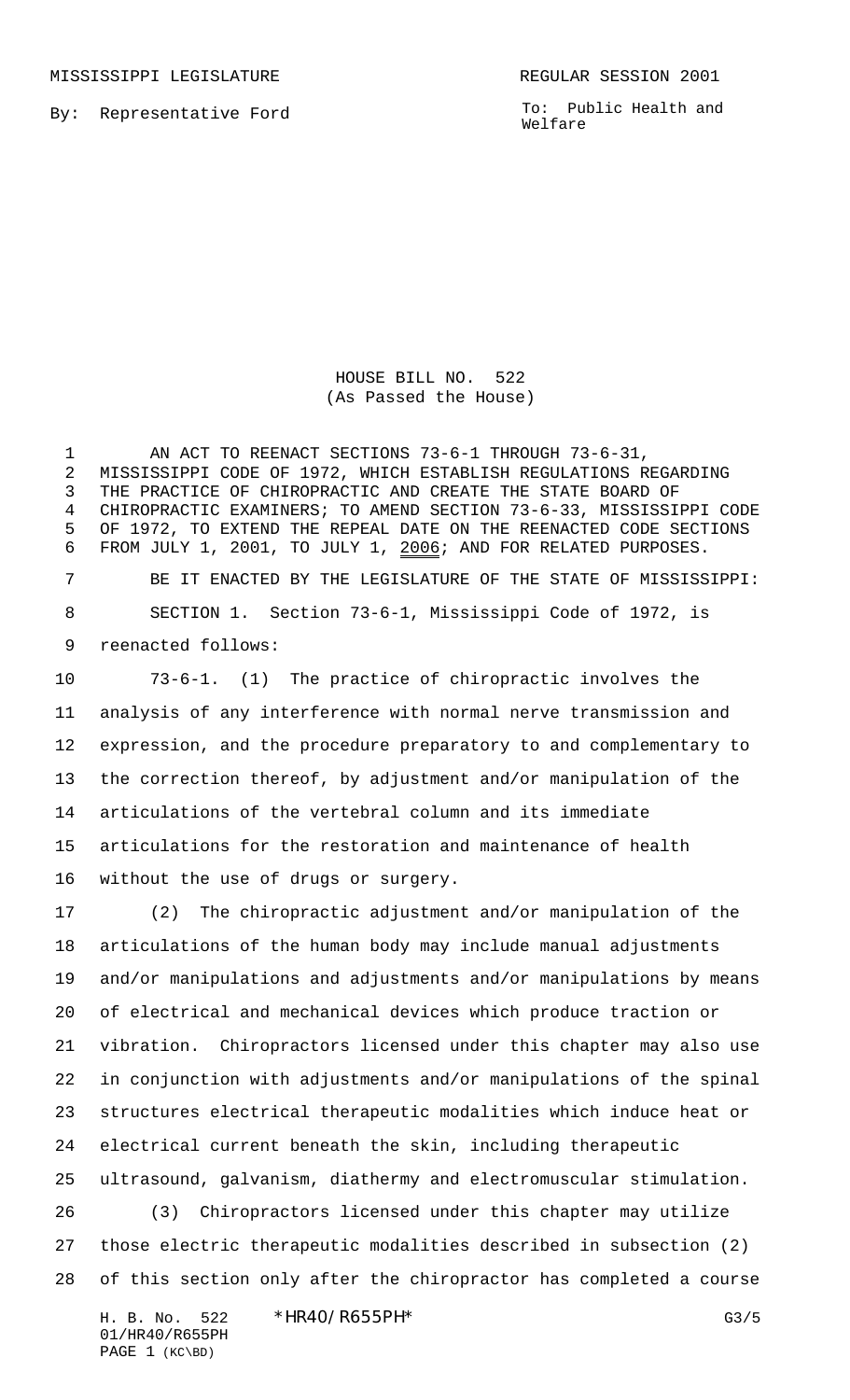of study containing a minimum of one hundred twenty (120) hours of instruction in the proper utilization of those procedures in accordance with the guidelines set forth by the Council on Chiropractic Education, or its successor, and is qualified and so certified in that proper utilization.

 (4) Chiropractors shall not prescribe or administer medicine to patients, perform surgery, practice obstetrics or osteopathy. Chiropractors shall be authorized to recommend, dispense or sell vitamins or food supplements.

 (5) Chiropractors shall not use venipuncture, capillary puncture, acupuncture or any other technique which is invasive of the human body either by penetrating the skin or through any of the orifices of the body or through the use of colonics.

 (6) A person professing to practice chiropractic for compensation must bring to the exercise of that person's profession a reasonable degree of care and skill. Any injury resulting from a want of such care and skill shall be a tort for which a recovery may be had. If a chiropractor performs upon a patient any act authorized to be performed under this chapter but which act also constitutes a standard procedure of the practice of medicine including, but not limited to, the use of modalities such as those described in subsection (2) of this section and X-rays, under similar circumstances, the chiropractor shall be held to the same standard of care as would licensed doctors of medicine who are qualified to and who actually perform those acts under similar conditions and like circumstances.

 (7) Chiropractors licensed under this chapter are authorized to refer patients to licensed physical therapists for treatment.

 SECTION 2. Section 73-6-3, Mississippi Code of 1972, is reenacted as follows:

H. B. No. 522 \*HR40/R655PH\* 01/HR40/R655PH PAGE 2 (KC\BD) 73-6-3. There is hereby created a State Board of Chiropractic Examiners. This board shall consist of six (6) members, one (1) of whom shall be the executive officer of the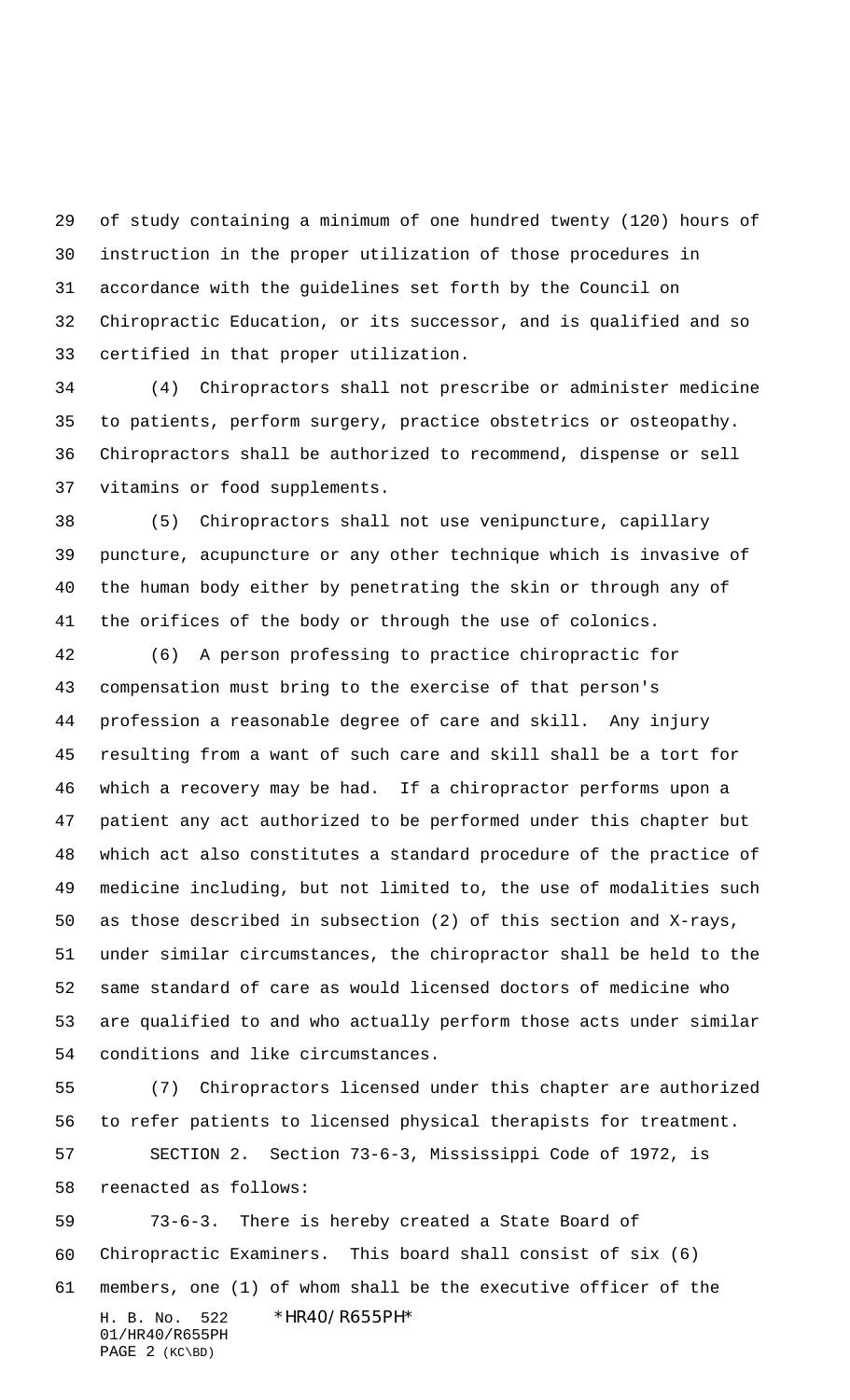State Board of Health or his designee, and one (1) from each congressional district as presently constituted, to be appointed by the Governor with the advice and consent of the Senate. Each member except the executive officer of the State Board of Health shall be a qualified elector of the State of Mississippi having been continuously engaged in the practice of chiropractic in Mississippi for at least five (5) years prior to appointment. No member shall be a stockholder in or member of the faculty or board of trustees of any school of chiropractic. Each member appointed to the board shall serve for five (5) years and until his successor is appointed and qualified; except the terms of the initial members appointed by the Governor shall expire one each for five (5) years or until their successors are appointed and qualified. Vacancies on the board, except for the executive officer of the State Board of Health or his designee, shall be filled by appointment of the Governor only for unexpired terms. Any member who shall not attend two (2) consecutive meetings of the board shall be subject to removal by the Governor. The chairman of the board shall notify the Governor in writing when any such member has failed to attend two (2) consecutive regular meetings.

 SECTION 3. Section 73-6-5, Mississippi Code of 1972, is reenacted as follows:

H. B. No. 522 \*HR40/R655PH\* 01/HR40/R655PH 73-6-5. (1) The State Board of Chiropractic Examiners shall select by election from its membership a chairman and vice chairman who shall hold their respective offices for a period of one (1) year. A majority of the members of the board may select 89 an executive secretary; and may hire such other employees, including an attorney, needed to implement the provisions of this chapter. The board shall hold regular meetings for examination 92 beginning on the second week of January and July of each year; and may hold additional meetings at such times and places as it deems necessary, but not to exceed twelve (12) times during its initial

PAGE 3 (KC\BD)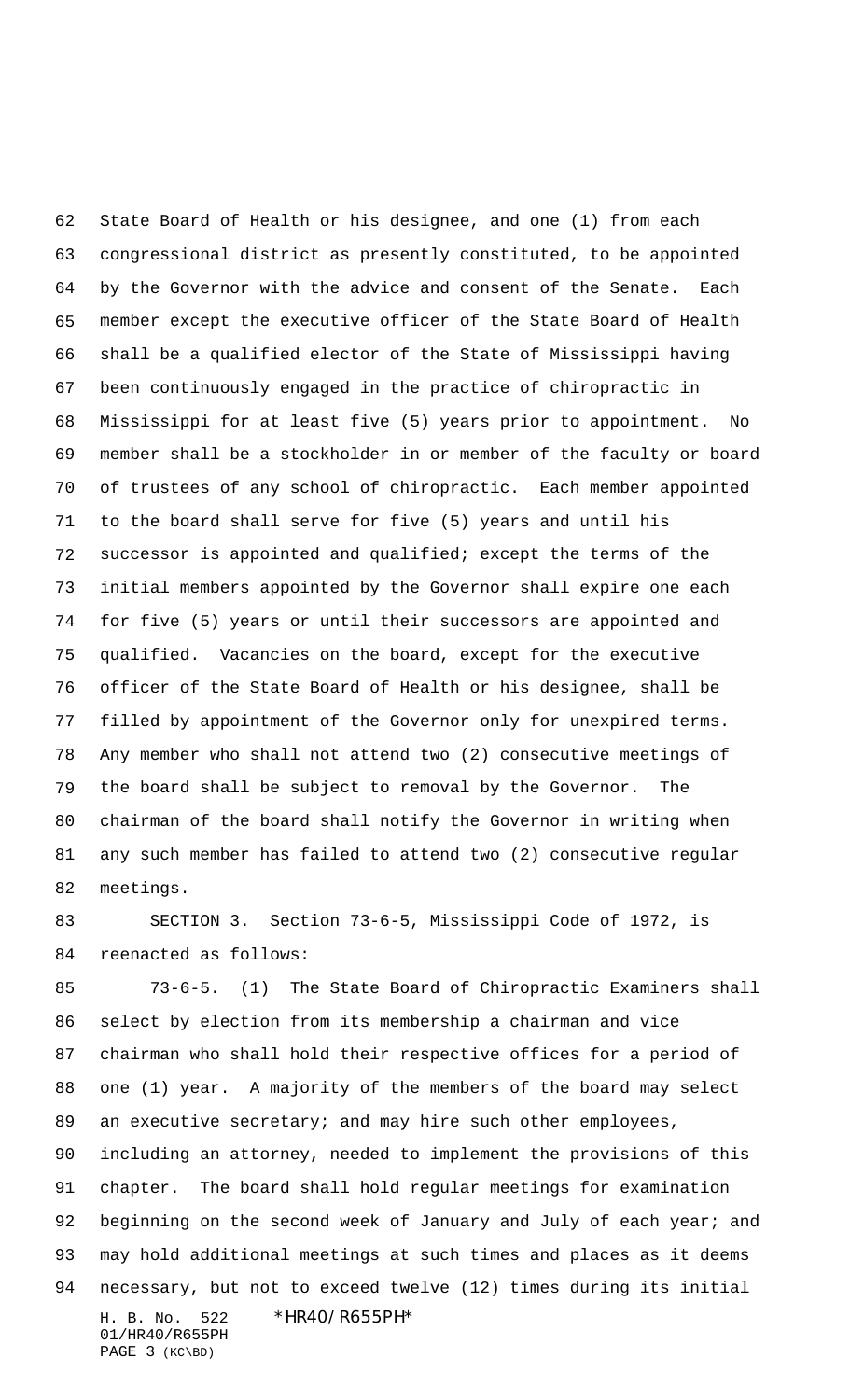calendar year and not more than four (4) times during any subsequent calendar year. The July meeting shall be held in the City of Jackson. A majority of the board shall constitute a quorum, and the concurrence of a majority of the members of the board shall be required to grant or revoke a license. The board shall make such rules and regulations as is necessary to carry out the provisions of this chapter, and a copy of these rules and regulations as well as all changes thereto shall, upon passage, be sent to all practitioners licensed hereunder.

 (2) The State Board of Chiropractic Examiners shall be authorized to certify to the State Department of Health those chiropractic assistants who are exempt from registration under Section 41-58-3(7)(d) as having completed continuing education requirements and charge a fee of not more than Fifty Dollars (\$50.00) biennially to each individual whom the board certifies, as required under Section 41-58-5(4)(f). The board shall be authorized to establish educational qualifications and continuing education requirements for chiropractic assistants that participate in direct patient care. Chiropractic radiological technologists are not exempt from these continuing education requirements.

 SECTION 4. Section 73-6-7, Mississippi Code of 1972, is reenacted as follows:

 73-6-7. Before entering upon the discharge of the duties of his office, the Executive Secretary of the State Board of Chiropractic Examiners shall present a bond, approved by the board, to the state in the sum of Ten Thousand Dollars (\$10,000.00), conditioned upon the faithful discharge of the duties of his office. The premium for such bond shall be paid from the funds paid into the State Treasury by the secretary of the board. Such bond, with the approval of the board and oath of office endorsed thereon, shall be deposited with the Secretary of

State.

H. B. No. 522 \*HR40/R655PH\* 01/HR40/R655PH PAGE 4 (KC\BD)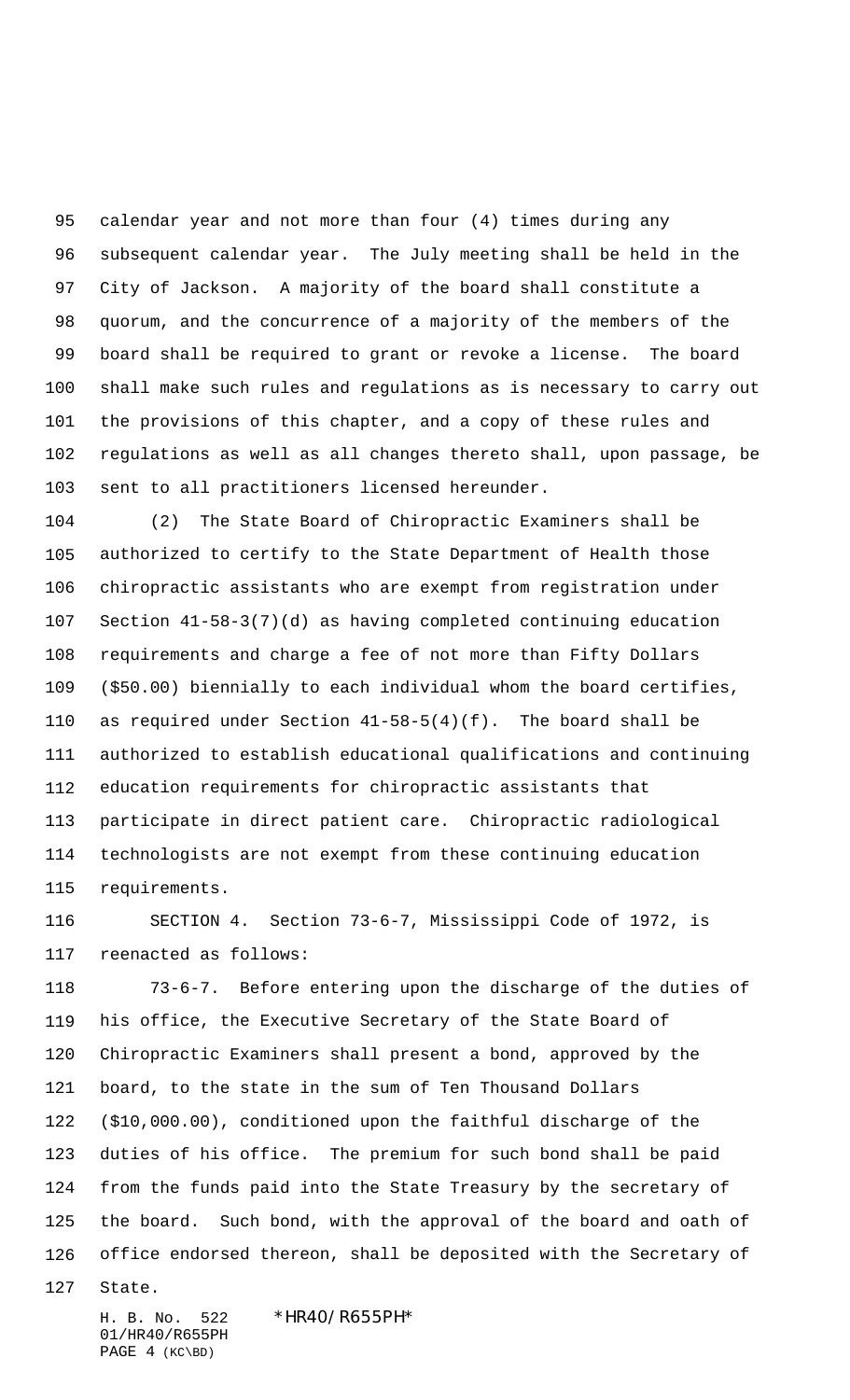Each month, monies received by the secretary of the board shall be paid by him into the State Treasury and deposited in a fund to be known as the "State Board of Chiropractic Examiners Fund" for the use of the board in carrying out the provisions of this chapter. The board shall receive no appropriation from any state funds for its support, except from the special fund deposited into the State Treasury by the board.

 SECTION 5. Section 73-6-9, Mississippi Code of 1972, is reenacted as follows:

 73-6-9. Each member of the State Board of Chiropractic Examiners shall receive the per diem authorized under Section 25-3-69, for each day actually discharging his official duties, and shall receive reimbursement for mileage and necessary expense incurred, as provided in Section 25-3-41. The executive secretary shall receive an annual salary to be fixed by the board in addition to reimbursements for necessary expenses incurred in the discharge of his official duties.

 The expenses of the board in carrying out the provisions of this chapter shall be paid upon requisitions signed by the chairman and secretary of the board and warrants signed by the State Auditor from the fund in the State Treasury for the use of the board. Said expenses shall not exceed the amount paid into the State Treasury under the provisions of this chapter.

 SECTION 6. Section 73-6-11, Mississippi Code of 1972, is reenacted as follows:

H. B. No. 522 \*HR40/R655PH\* 01/HR40/R655PH 73-6-11. The State Board of Chiropractic Examiners shall adopt an official seal and shall keep a record of its proceedings, persons licensed as chiropractors, and a record of licenses which have been revoked or suspended. The board shall keep on file all examination papers for a period of at least ninety (90) days after each examination. A transcript of an entry in such records, certified by the secretary under the seal of the board, shall be evidence of the facts therein stated. The board shall annually,

PAGE 5 (KC\BD)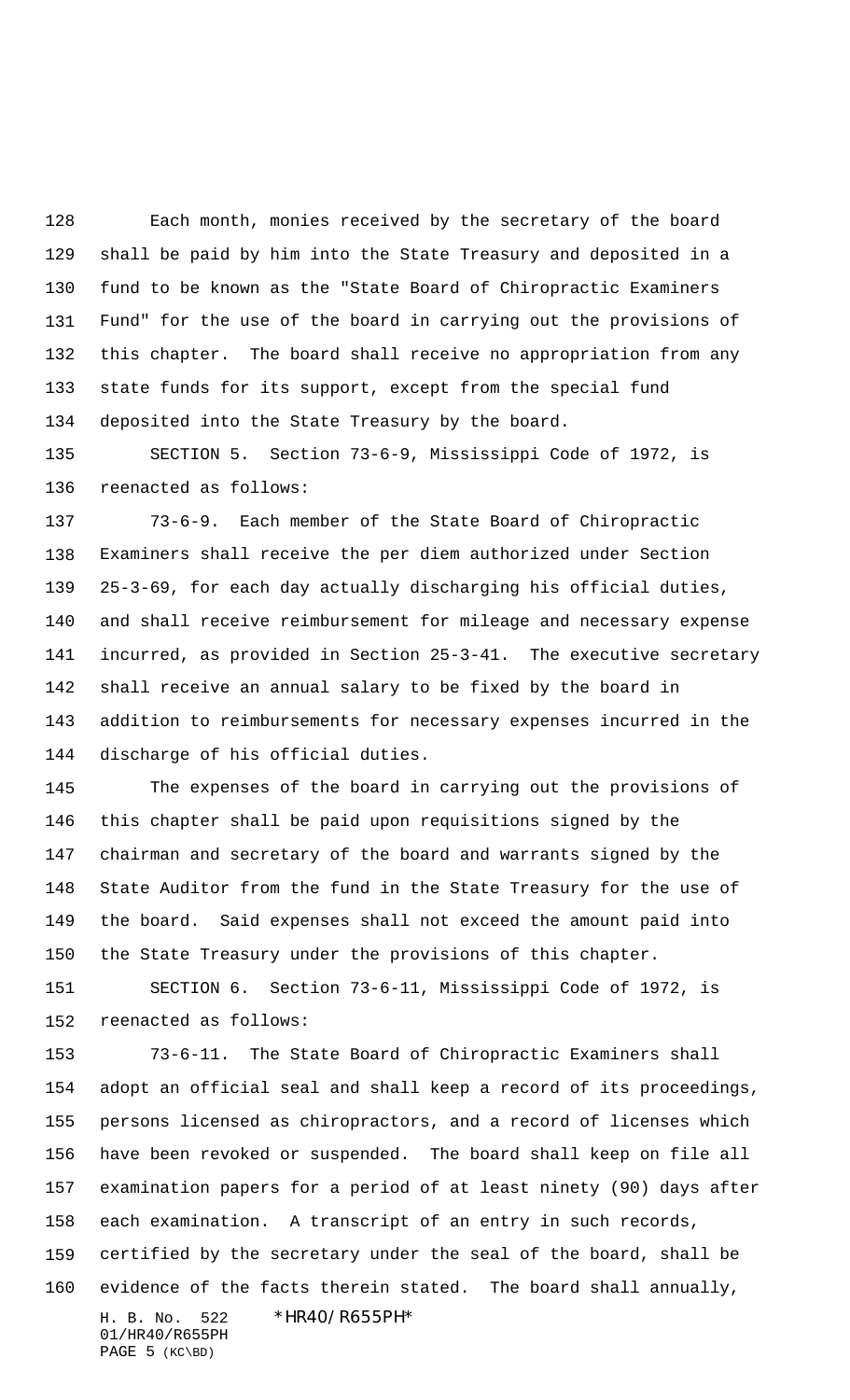on or before January 1, make a report to the Governor and Legislature of all its official acts during the preceding year, its receipts and disbursements, and a full and complete report of the conditions of chiropractic in this state.

 SECTION 7. Section 73-6-13, Mississippi Code of 1972, is reenacted as follows:

 73-6-13. (1) Any adult citizen of the United States of good moral character who has (a) graduated from a school or college of chiropractic recognized by the State Board of Chiropractic Examiners, preceded by the successful completion of at least two (2) academic years at an accredited institution of higher learning, or accredited junior college, and (b) successfully completed parts 1, 2, 3 and 4 and the physical modality section of the examination prepared by the National Board of Chiropractic Examiners, shall be entitled to take the examination for a license to practice chiropractic in Mississippi. The State Board of Chiropractic Examiners shall keep on file a list of schools or colleges of chiropractic which are so recognized. No chiropractic school shall be approved unless it is recognized and approved by the council of chiropractic education, offers an accredited course of study of not less than four (4) academic years of at least nine (9) months in length, and requires its graduates to receive not less than forty (40) clock hours of instruction in the operation of X-ray machinery and not less than forty (40) clock hours of instruction in X-ray interpretation and diagnosis.

 (2) Except as otherwise provided in this section, the State Board of Health shall prescribe rules and regulations for the operation and use of X-ray machines.

 (3) The examination to practice chiropractic used by the board shall consist of testing on the statutes and the rules and regulations regarding the practice of chiropractic in the State of Mississippi.

H. B. No. 522 \*HR40/R655PH\* 01/HR40/R655PH PAGE (KC\BD)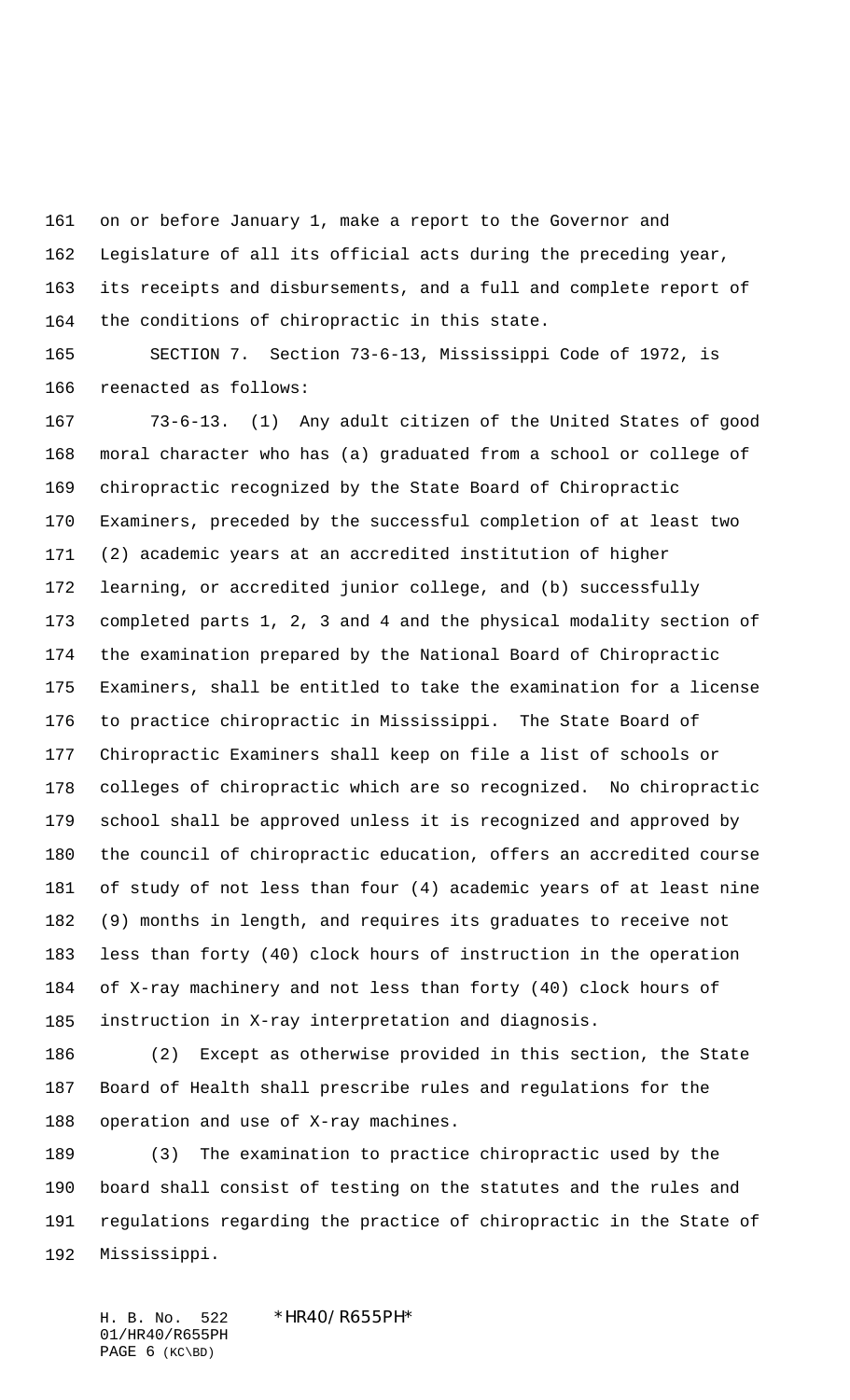(4) Reciprocity privileges for a chiropractor from another state shall be granted at the board's option on an individual basis and by a majority vote of the State Board of Chiropractic Examiners to an adult citizen of the United States of good moral character who (a) is currently an active competent practitioner for at least eight (8) years and holds an active chiropractic license in another state with no disciplinary proceeding or unresolved complaint pending anywhere at the time a license is to be issued by this state, (b) demonstrates having obtained licensure as a chiropractor in another state under the same education requirements which were equivalent to the education requirements in this state to obtain a chiropractic license at the time the applicant obtained the license in the other state, (c) satisfactorily passes the examination administered by the State Board of Chiropractic Examiners and the Spec examination prepared by the National Board of Chiropractic Examiners, and (d) meets the requirements of Section 73-6-1(3) pertaining to therapeutic modalities.

 SECTION 8. Section 73-6-15, Mississippi Code of 1972, is reenacted as follows:

H. B. No. 522 \*HR40/R655PH\* 01/HR40/R655PH 73-6-15. Every applicant shall file with the secretary of the board an application, verified by oath, setting forth the facts which entitle the applicant to examination under the provisions of this chapter. The State Board of Chiropractic Examiners shall hold at least two (2) examinations each year. In case of failing to pass such examination, the applicant, after the expiration of six (6) months and within two (2) years, shall have the privilege of taking a second examination by the board with the payment of an additional fee equal to that charged the State Board of Chiropractors by the National Board of Chiropractic Examiners. An applicant who fails the examination twice shall not be permitted to retake the examination until completion of further course of study to be outlined by the board and payment of the fee

PAGE 7 (KC\BD)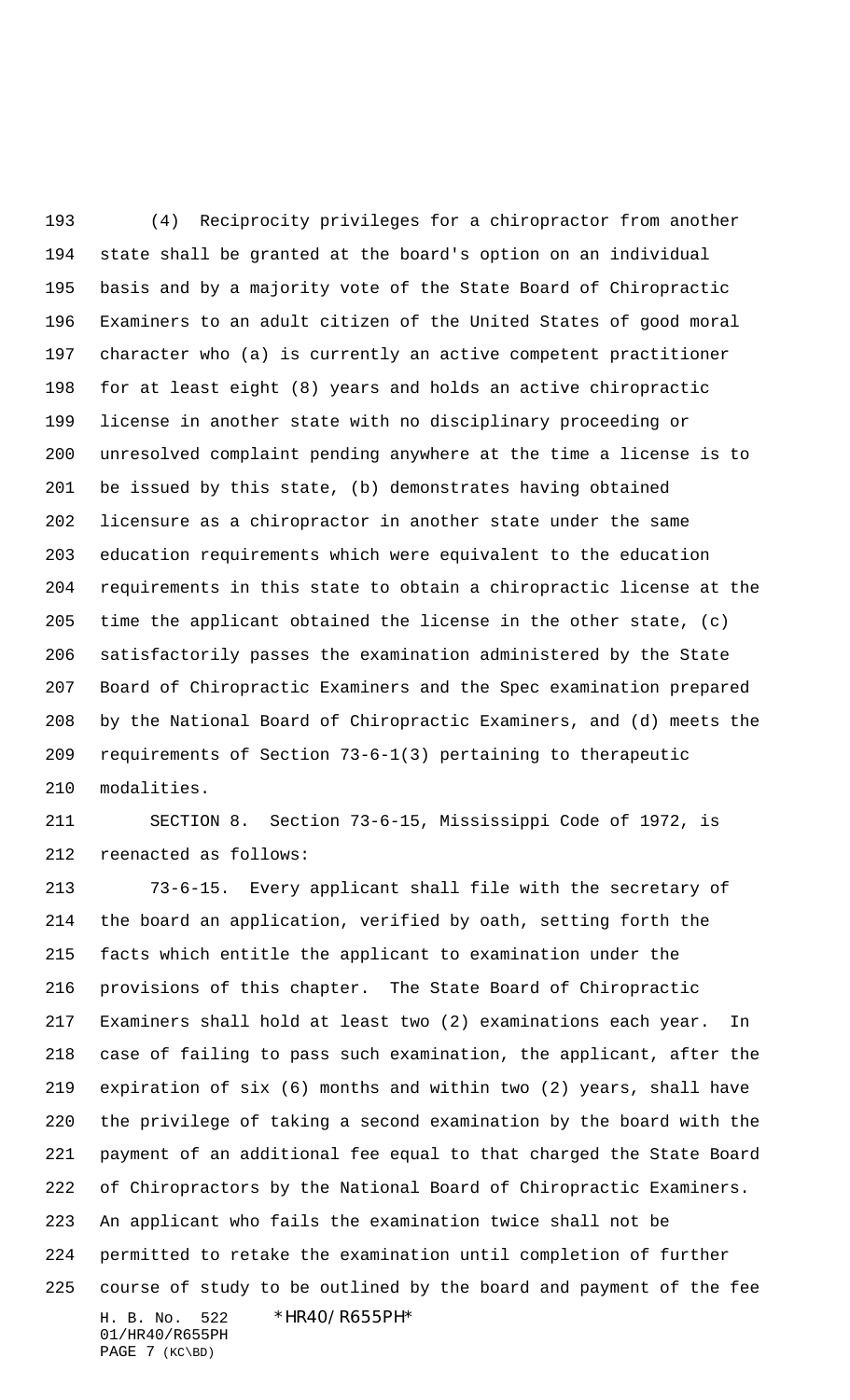for further examination. Every applicant who passed the examination and otherwise complies with the provisions of this chapter shall receive from the board, under its seal, a certificate of licensure which entitles him to practice chiropractic in this state; however, such certificate does not in any way qualify a chiropractor to make application to practice on the medical staff of any hospital licensed by the State Department of Health. Nothing in this chapter may prevent a chiropractor from making application to any hospital for chiropractic staff privileges or as an allied health provider as outlined under the Minimum Standards for the Operation of Hospitals. Such certificate shall be duly registered in a record book which shall be properly kept by the secretary of the board and which shall be open to public inspection. A duly certified copy of said record shall be competent evidence in all courts of this state to establish licensure.

 Each application or filing made under this section shall include the social security number(s) of the applicant in accordance with Section 93-11-64, Mississippi Code of 1972.

 SECTION 9. Section 73-6-17, Mississippi Code of 1972, is reenacted as follows:

 73-6-17. The State Board of Chiropractic Examiners shall charge the following fees for application, examination and issuance of certificates: application, One Hundred Dollars (\$100.00); examination and issuance of certificate, Two Hundred Dollars (\$200.00) for all applicants; provided, however, that resident and nonresident applicants shall have first successfully completed parts 1, 2, 3 and 4 and the physical modality section of the examination prepared by the National Board of Chiropractic Examiners.

H. B. No. 522 \*HR40/R655PH\* Every registered chiropractor in order to continue the practice of chiropractic shall pay annually to the secretary of the board a registration renewal fee of not more than Three

```
01/HR40/R655PH
PAGE 8 (KC\BD)
```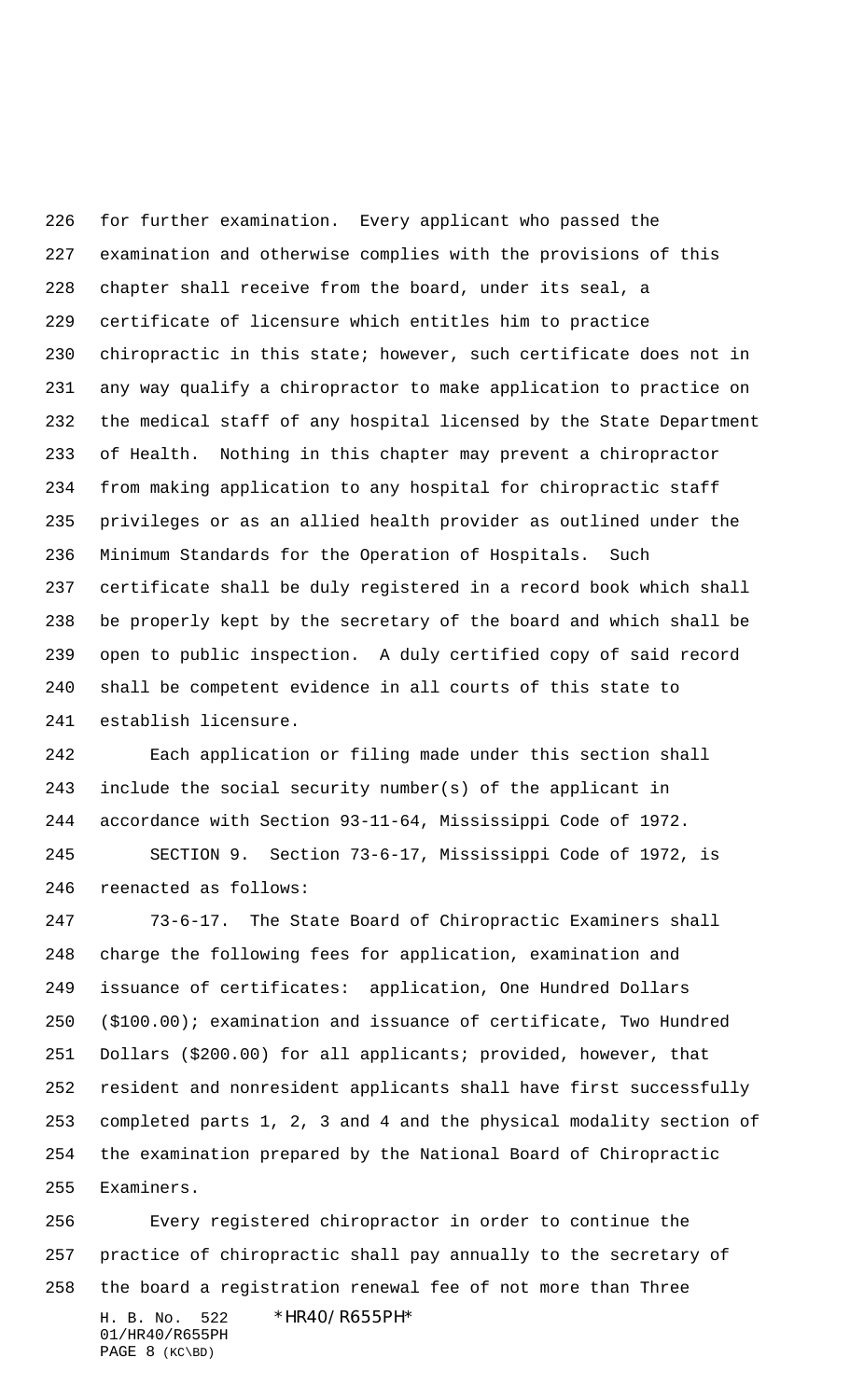Hundred Dollars (\$300.00) and, in addition to such renewal fee, shall be required to file with the secretary of the board a certificate, certified by a state board and state association, verifying his attendance at a course of study approved by the board consisting of not less than twelve (12) hours of instruction in the latest developments in the practice of chiropractic of which at least three (3) hours shall be instruction in the subject of risk management. Provided, that any chiropractor who has reached the age of seventy-five (75) years and is not participating in an active practice shall not be required to pay said renewal fee or submit the twelve (12) hours of continuing education. Any chiropractor who has received a certificate of licensure in this state under the provisions of Section 73-6-21 shall be in good standing in the state of his original licensure in order to renew his certificate in this state, and the board shall refuse to renew the certificate of any such chiropractor whose license has been suspended or revoked for cause in the state of his original licensure. In case of failure to pay the renewal fee, the board may revoke such certificate after giving sixty (60) days' notice to the holder who, within such period, may renew such certificate upon payment of the delinquent fee with a special processing charge of not more than Three Hundred Dollars (\$300.00). Lack of participation in active practice for a period of less than two (2) years, except when a doctor is in active military duty, shall not deprive the holder of the right to renew such certificate, without examination, upon the payment of all lapsed fees and proof of required continuing education hours. SECTION 10. Section 73-6-18, Mississippi Code of 1972, is

 73-6-18. These standards apply to all licensed chiropractors and chiropractic assistants. These standards also apply to those consultations and examinations advertised as a reduced fee or free (no charge) service:

H. B. No. 522 \*HR40/R655PH\* 01/HR40/R655PH PAGE 9 (KC\BD)

reenacted as follows: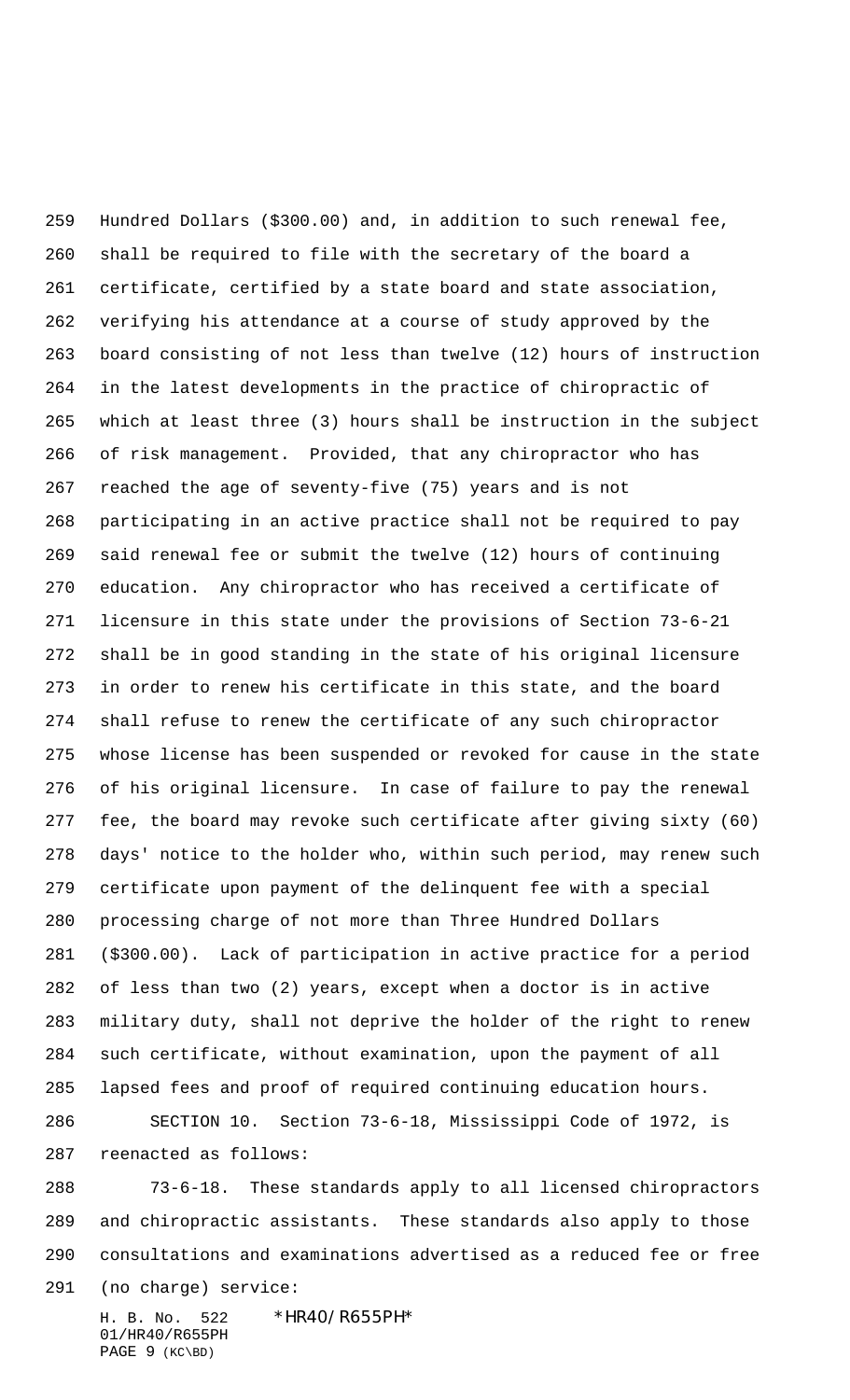(a) The chiropractor shall maintain records for patients which accurately, legibly and completely reflect the evaluation and treatment of the patient.

 (b) All patient records shall include patient history, symptomatology, examination, diagnosis, prognosis and treatment. If abbreviations or symbols are used in daily record keeping, a key must be provided.

 (c) In the event that the board takes disciplinary action against a chiropractor for any reason, these minimum record keeping standards will apply. It is understood that these procedures are the accepted standard(s) and anything less than this shall be considered unprofessional conduct in the practice of chiropractic.

 SECTION 11. Section 73-6-19, Mississippi Code of 1972, is reenacted as follows:

 73-6-19. (1) The board shall refuse to grant a certificate of licensure to any applicant or may cancel, revoke or suspend the certificate upon the finding of any of the following facts regarding the applicant or licensed practitioner:

 (a) Failure to comply with the rules and regulations adopted by the State Board of Chiropractic Examiners;

 (b) Violation of any of the provisions of this chapter or any of the rules and regulations of the State Board of Health pursuant to this chapter with regard to the operation and use of X-rays;

(c) Fraud or deceit in obtaining a license;

 (d) Addiction to the use of alcohol, narcotic drugs, or anything which would seriously interfere with the competent performance of his professional duties;

 (e) Conviction by a court of competent jurisdiction of a felony, other than manslaughter or any violation of the United States Revenue Code;

H. B. No. 522 \*HR40/R655PH\* 01/HR40/R655PH (f) Unprofessional and unethical conduct;

PAGE 10 (KC\BD)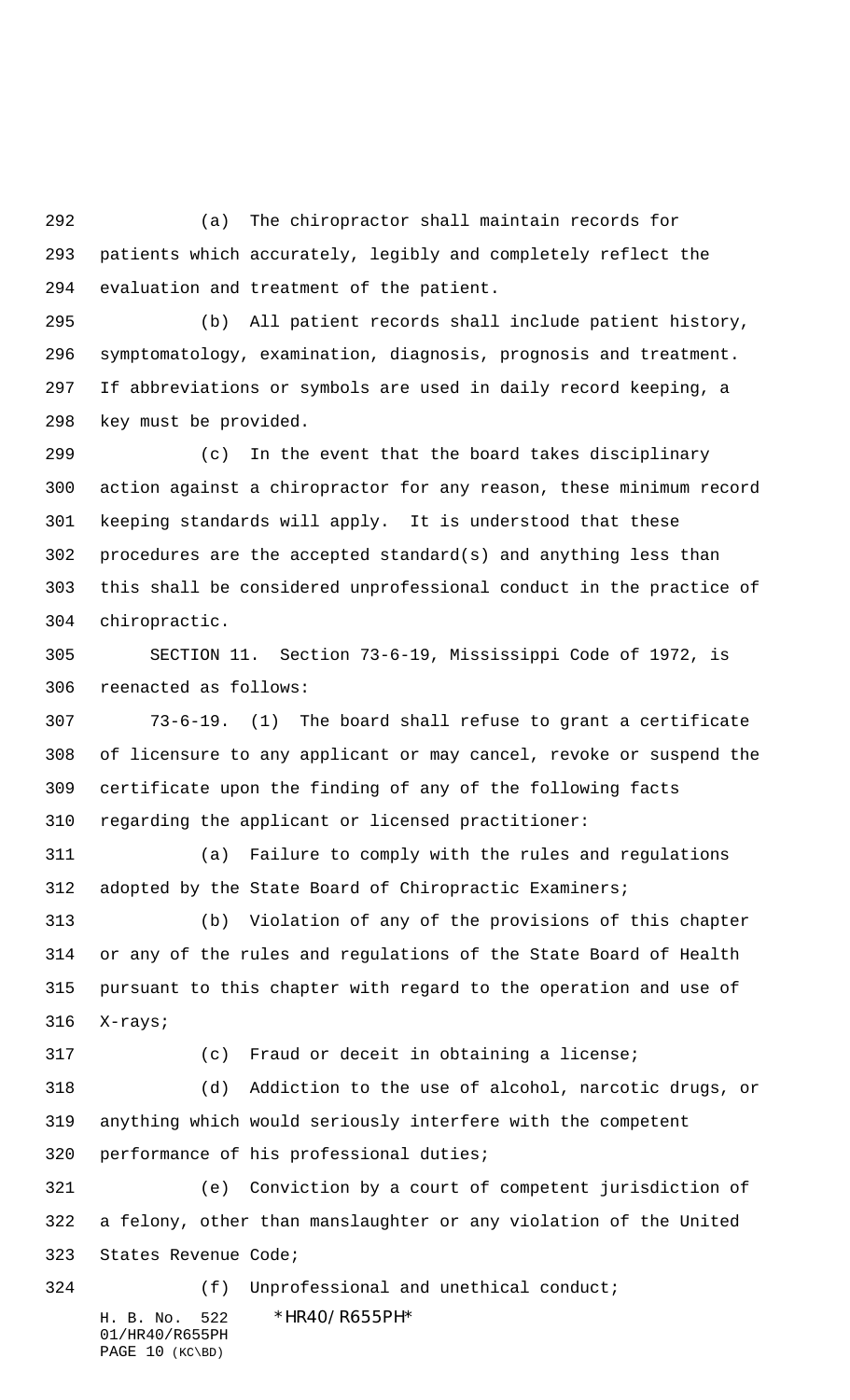(g) Contraction of a contagious disease which may be carried for a prolonged period;

 (h) Failure to report to the Mississippi Department of Human Services or the county attorney any case wherein there are reasonable grounds to believe that a child has been abused by its parent or person responsible for such child's welfare;

 (i) Advising a patient to use drugs, prescribing or providing drugs for a patient, or advising a patient not to use a 333 drug prescribed by a licensed physician or dentist;

 (j) Professional incompetency in the practice of chiropractic;

 (k) Having disciplinary action taken by his peers within any professional chiropractic association or society;

 (l) Offering to accept or accepting payment for services rendered by assignment from any third-party payor after offering to accept or accepting whatever the third-party payor covers as payment in full, if the effect of the offering or acceptance is to eliminate or give the impression of eliminating the need for payment by an insured of any required deductions applicable in the policy of the insured;

 (m) Associating his practice with any chiropractor who does not hold a valid chiropractic license in Mississippi, or teach chiropractic manipulation to nonqualified persons under Section 73-6-13;

 (n) Failure to make payment on chiropractic student loans; or

 (o) Failure to follow record keeping requirements prescribed in Section 73-6-18.

H. B. No. 522 \*HR40/R655PH\* 01/HR40/R655PH PAGE 11 (KC\BD) (2) Any holder of such certificate or any applicant therefor against whom is preferred any of the designated charges shall be furnished a copy of the complaint and shall receive a formal hearing in Jackson, Mississippi, before the board, at which time he may be represented by counsel and examine witnesses. The board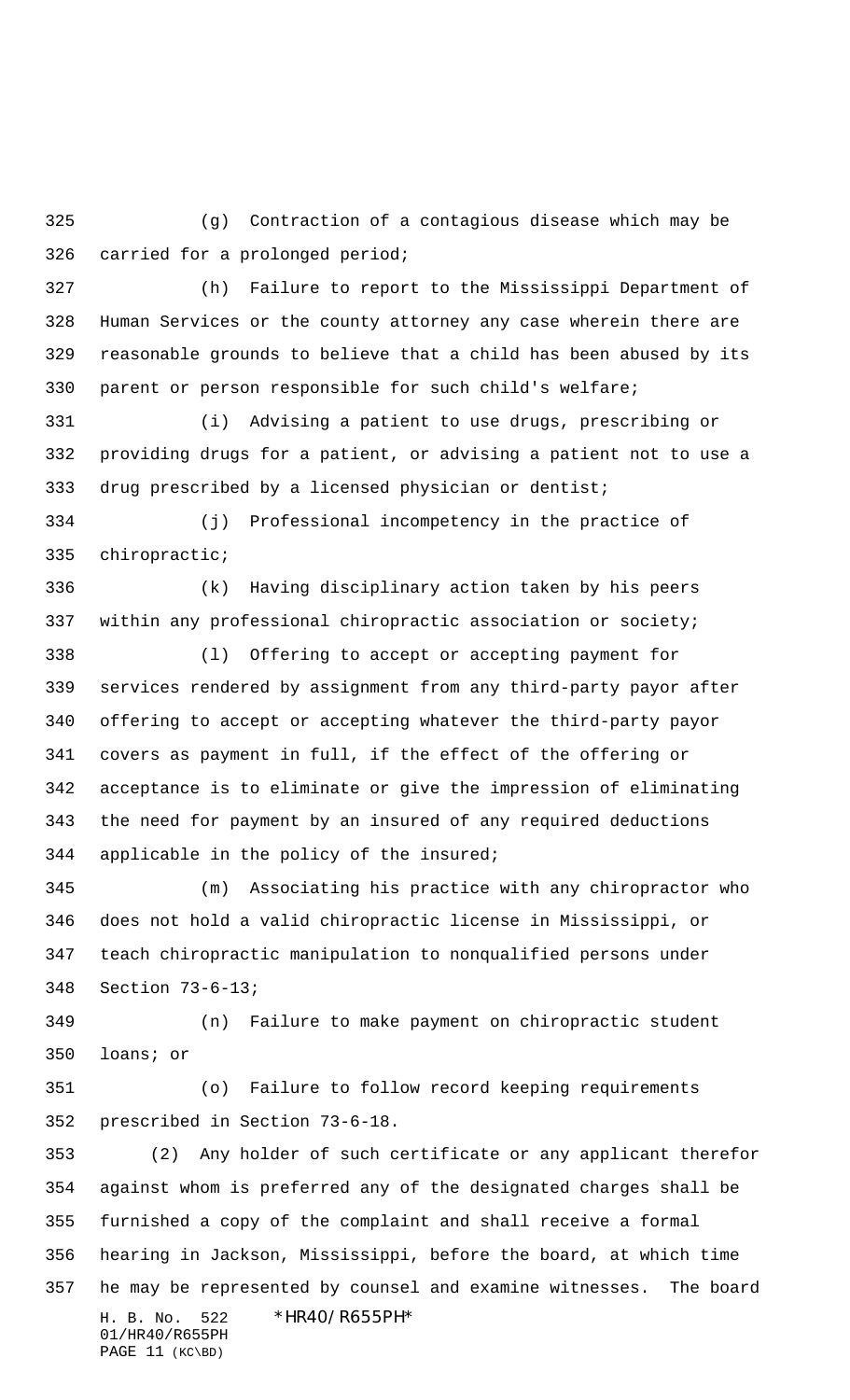is authorized to administer oaths as may be necessary for the proper conduct of any such hearing. In addition, the board is authorized and empowered to issue subpoenas for the attendance of witnesses and the production of books and papers. The process issued by the board shall extend to all parts of the state. Where in any proceeding before the board any witness shall fail or refuse to attend upon subpoena issued by the board, shall refuse to testify, or shall refuse to produce any books and papers, the production of which is called for by the subpoena, the attendance of such witness and the giving of his testimony and the production of the books and papers shall be enforced by any court of competent jurisdiction of this state in the manner provided for the enforcement of attendance and testimony of witnesses in civil cases in the courts of this state.

 (3) In addition to any other investigators the board employs, the board shall appoint one or more licensed chiropractors to act for the board in investigating the conduct relating to the competency of a chiropractor, whenever disciplinary action is being considered for professional incompetence and unprofessional conduct.

 (4) Whenever the board finds any person unqualified to practice chiropractic because of any of the grounds set forth in subsection (1) of this section, after a hearing has been conducted as prescribed by this section, the board may enter an order imposing one or more of the following:

 (a) Deny his application for a license or other authorization to practice chiropractic;

 (b) Administer a public or private reprimand; (c) Suspend, limit or restrict his license or other authorization to practice chiropractic for up to five (5) years; (d) Revoke or cancel his license or other authorization to practice chiropractic;

H. B. No. 522 \*HR40/R655PH\* 01/HR40/R655PH PAGE 12 (KC\BD)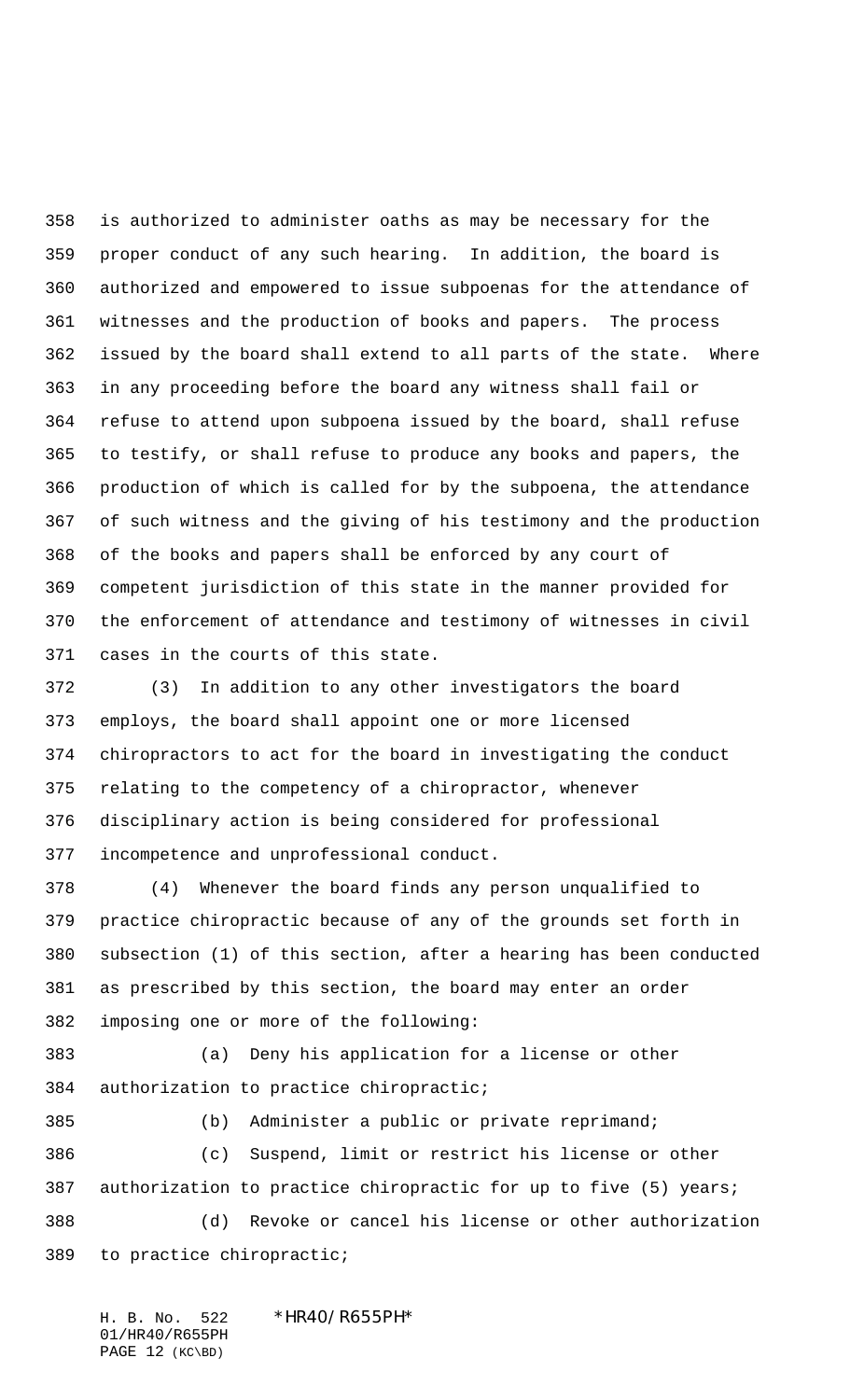(e) Require him to submit to care, counseling or treatment by physicians or chiropractors designated by the board, as a condition for initial, continued or renewal of licensure or other authorization to practice chiropractic;

 (f) Require him to participate in a program of education prescribed by the board; or

 (g) Require him to practice under the direction of a chiropractor designated by the board for a specified period of time.

 (5) Any person whose application for a license or whose license to practice chiropractic has been cancelled, revoked or suspended by the board within thirty (30) days from the date of such final decision shall have the right of a de novo appeal to the circuit court of his county of residence or the Circuit Court of the First Judicial District of Hinds County, Mississippi. If there is an appeal, such appeal may, in the discretion of and on motion to the circuit court, act as a supersedeas. The circuit court shall dispose of the appeal and enter its decision promptly. The hearing on the appeal may, in the discretion of the circuit judge, be tried in vacation. Either party shall have the right of appeal to the Supreme Court as provided by law from any decision of the circuit court.

 (6) In a proceeding conducted under this section by the board for the revocation, suspension or cancellation of a license to practice chiropractic, after a hearing has been conducted as prescribed by this section, the board shall have the power and authority for the grounds stated in subsection (1) of this section, with the exception of paragraph (c) thereof, to assess and levy upon any person licensed to practice chiropractic in the state a monetary penalty in lieu of such revocation, suspension or cancellation, as follows:

H. B. No. 522 \*HR40/R655PH\* 01/HR40/R655PH PAGE 13 (KC\BD)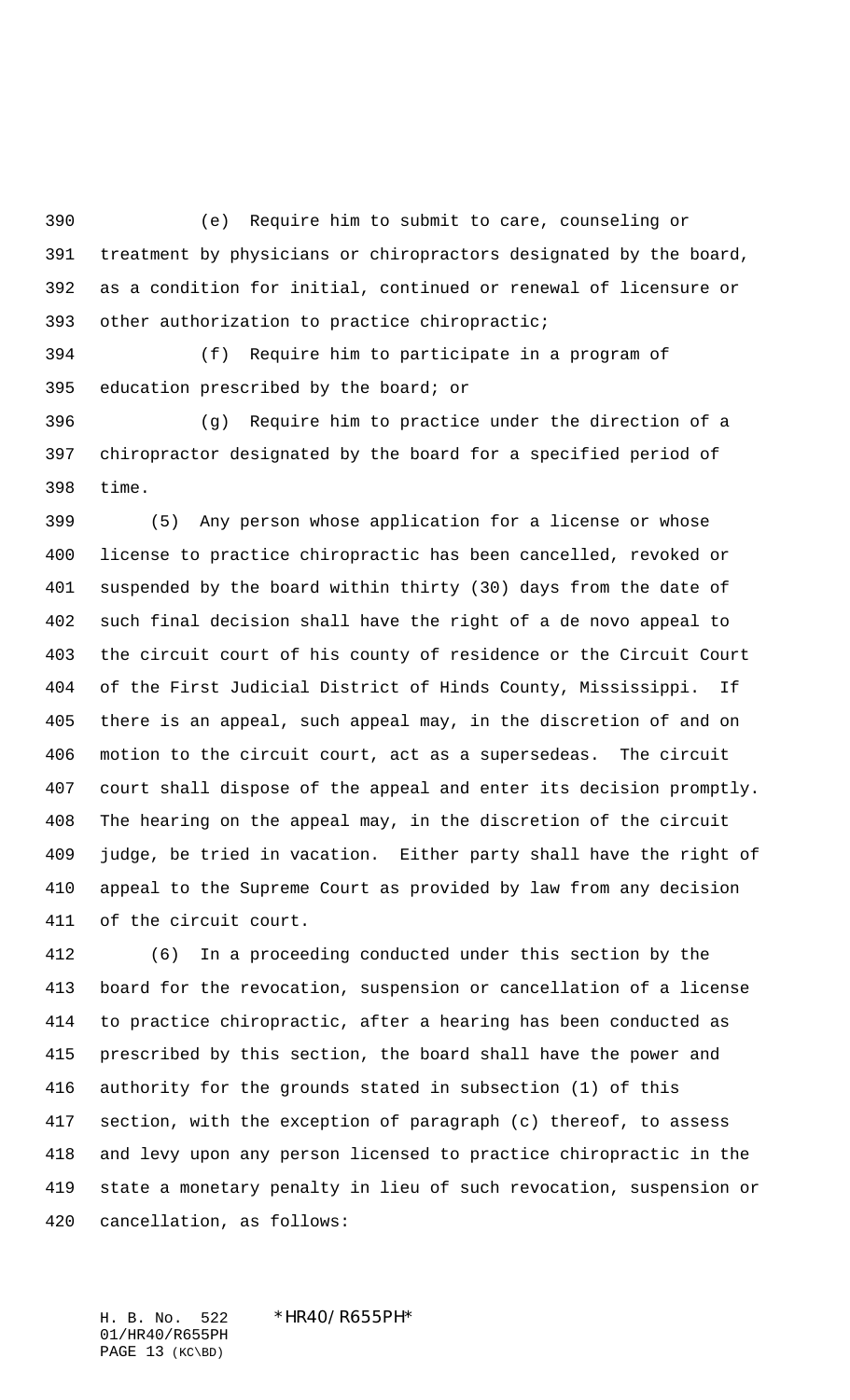(a) For the first violation, a monetary penalty of not less than Five Hundred Dollars (\$500.00) nor more than One Thousand Dollars (\$1,000.00) for each violation.

 (b) For the second and each subsequent violation, a monetary penalty of not less than One Thousand Dollars (\$1,000.00) nor more than Two Thousand Five Hundred Dollars (\$2,500.00) for each violation.

 The power and authority of the board to assess and levy such monetary penalties under this section shall not be affected or diminished by any other proceeding, civil or criminal, concerning the same violation or violations. A licensee shall have the right of appeal from the assessment and levy of a monetary penalty as provided in this section to the circuit court under the same conditions as a right of appeal is provided for in this section for appeals from an adverse ruling, or order, or decision of the board. Any monetary penalty assessed and levied under this section shall not take effect until after the time for appeal has expired, and an appeal of the assessment and levy of such a monetary penalty shall act as a supersedeas.

H. B. No. 522 \*HR40/R655PH\* 01/HR40/R655PH (7) In addition to the grounds specified in subsection (1) of this section, the board shall be authorized to suspend the license of any licensee for being out of compliance with an order for support, as defined in Section 93-11-153. The procedure for suspension of a license for being out of compliance with an order for support, and the procedure for the reissuance or reinstatement of a license suspended for that purpose, and the payment of any fees for the reissuance or reinstatement of a license suspended for that purpose, shall be governed by Section 93-11-157 or 93-11-163, as the case may be. Actions taken by the board in suspending a license when required by Section 93-11-157 or 93-11-163 are not actions from which an appeal may be taken under this section. Any appeal of a license suspension that is required by Section 93-11-157 or 93-11-163 shall be taken in accordance

PAGE 14 (KC\BD)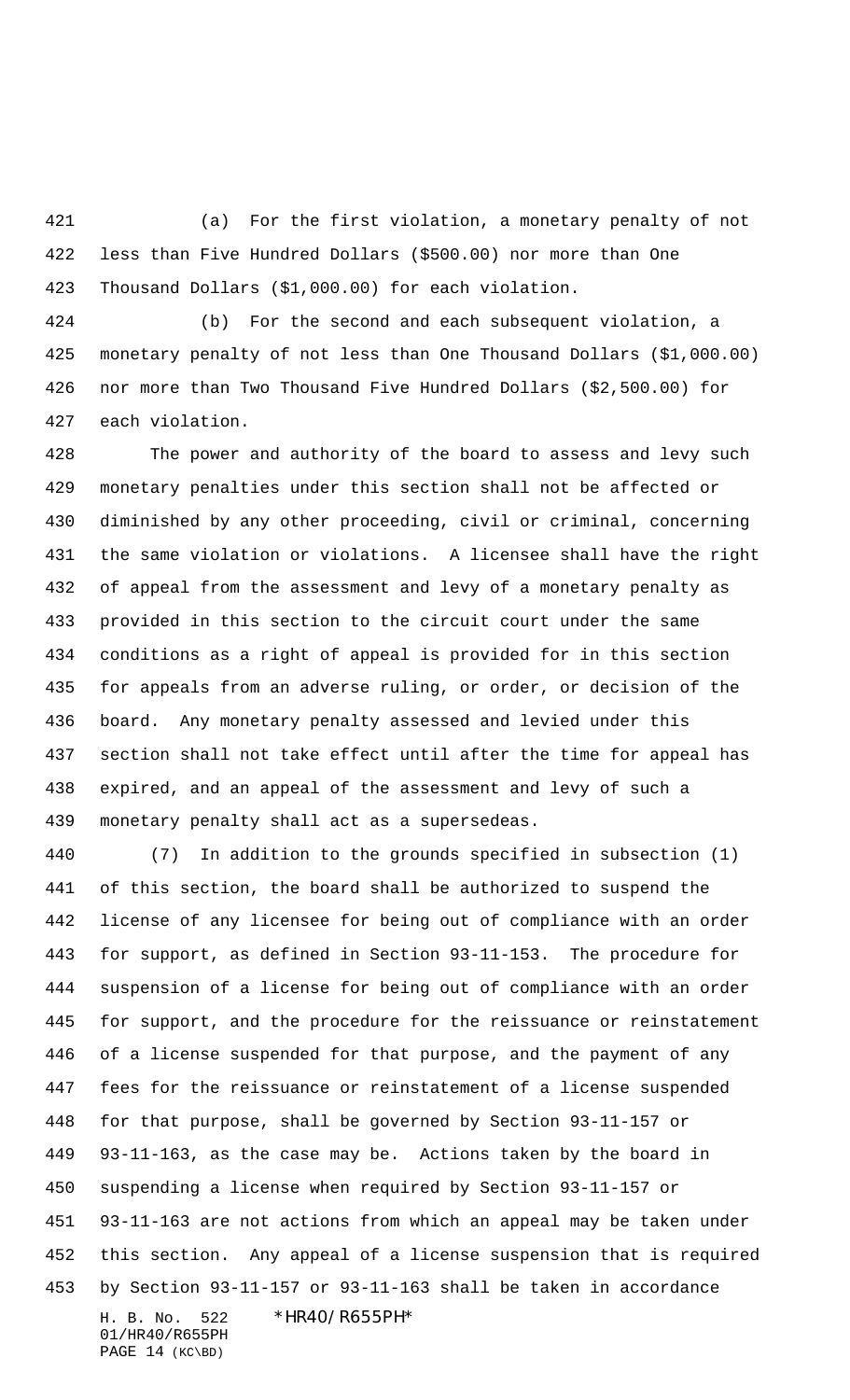with the appeal procedure specified in Section 93-11-157 or 93-11-163, as the case may be, rather than the procedure specified in this section. If there is any conflict between any provision of Section 93-11-157 or 93-11-163 and any provision of this chapter, the provisions of Section 93-11-157 or 93-11-163, as the case may be, shall control.

 SECTION 12. Section 73-6-23, Mississippi Code of 1972, is reenacted as follows:

 73-6-23. Nothing in this chapter shall be construed as conferring upon the holder of such certificate the right to practice medicine and surgery as a physician or osteopathic physician as defined by statute, to engage in the practice of physical therapy as defined by statute, to advise or prescribe the use of drugs by his patients, or to advise a patient not to use a drug prescribed by a licensed physician or dentist.

 SECTION 13. Section 73-6-25, Mississippi Code of 1972, is reenacted as follows:

 73-6-25. (1) The members of the chiropractic profession, licensed or unlicensed, are hereby prohibited from:

 (a) Making use of any public statement of a character tending to mislead the public in regard to the health services of the chiropractic profession or of an individual chiropractor, or use of any other professional designation other than the term "chiropractor," "doctor of chiropractic," or "D.C.";

 (b) Offering discounts or inducements to prospective patients by means of coupons or otherwise to perform professional services during any period of time for a lesser or more attractive price without providing a disclaimer to the public indicating the usual price for other services;

 (c) Advertising or promising to guarantee any professional service or to perform any operation painlessly; (d) Violating any of the provisions of this chapter or any of the rules and regulations of the State Board of Health

01/HR40/R655PH PAGE 15 (KC\BD)

H. B. No. 522 \*HR40/R655PH\*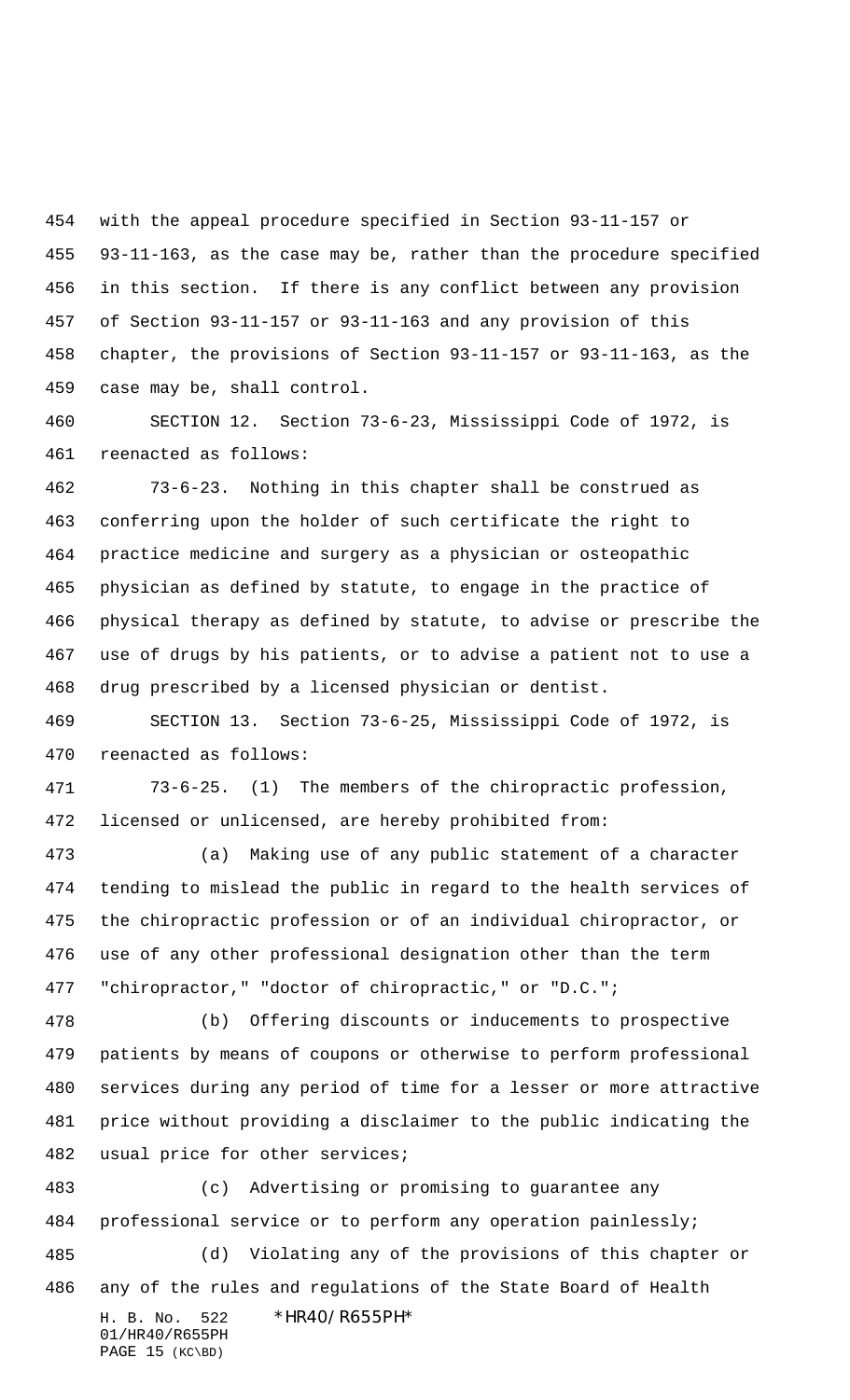pursuant to this chapter with regard to the operation and use of X-rays.

 (2) Nothing herein shall be construed to prohibit a licensed practitioner of chiropractic from allowing or causing his name, address and telephone number to be inserted in the classified section of a telephone directory under a classification denoting said practitioner's profession. Nothing herein shall be construed to prohibit a licensed practitioner from mailing letters to his clients, but such letters shall otherwise be subject to the provisions of this section.

 SECTION 14. Section 73-6-27, Mississippi Code of 1972, is reenacted as follows:

 73-6-27. Any person who has graduated from a college approved by the International Chiropractors Association or American Chiropractic Association and who was engaged in the full-time practice of chiropractic in Mississippi prior to January 1, 1970, or was engaged in the full-time practice of chiropractic in Mississippi for a period of eight (8) years prior to the date of passage of this chapter, shall be entitled to a license hereunder by making application to the State Board of Chiropractic Examiners without being required to take the examination of the State Board of Chiropractic Examiners, provided he applies for such license within ninety (90) days after the appointment of the initial board, submits reasonable evidence to the board establishing his eligibility for such exemption, and pays a Twenty-five Dollar (\$25.00) registration fee. All other persons practicing chiropractic within the State of Mississippi at the time of passage of this chapter shall be eligible to take the approved examination.

 SECTION 15. Section 73-6-29, Mississippi Code of 1972, is reenacted as follows:

H. B. No. 522 \*HR40/R655PH\* 01/HR40/R655PH PAGE 16 (KC\BD) 73-6-29. Anyone failing to comply with the provisions of this chapter shall be guilty of a misdemeanor and upon conviction